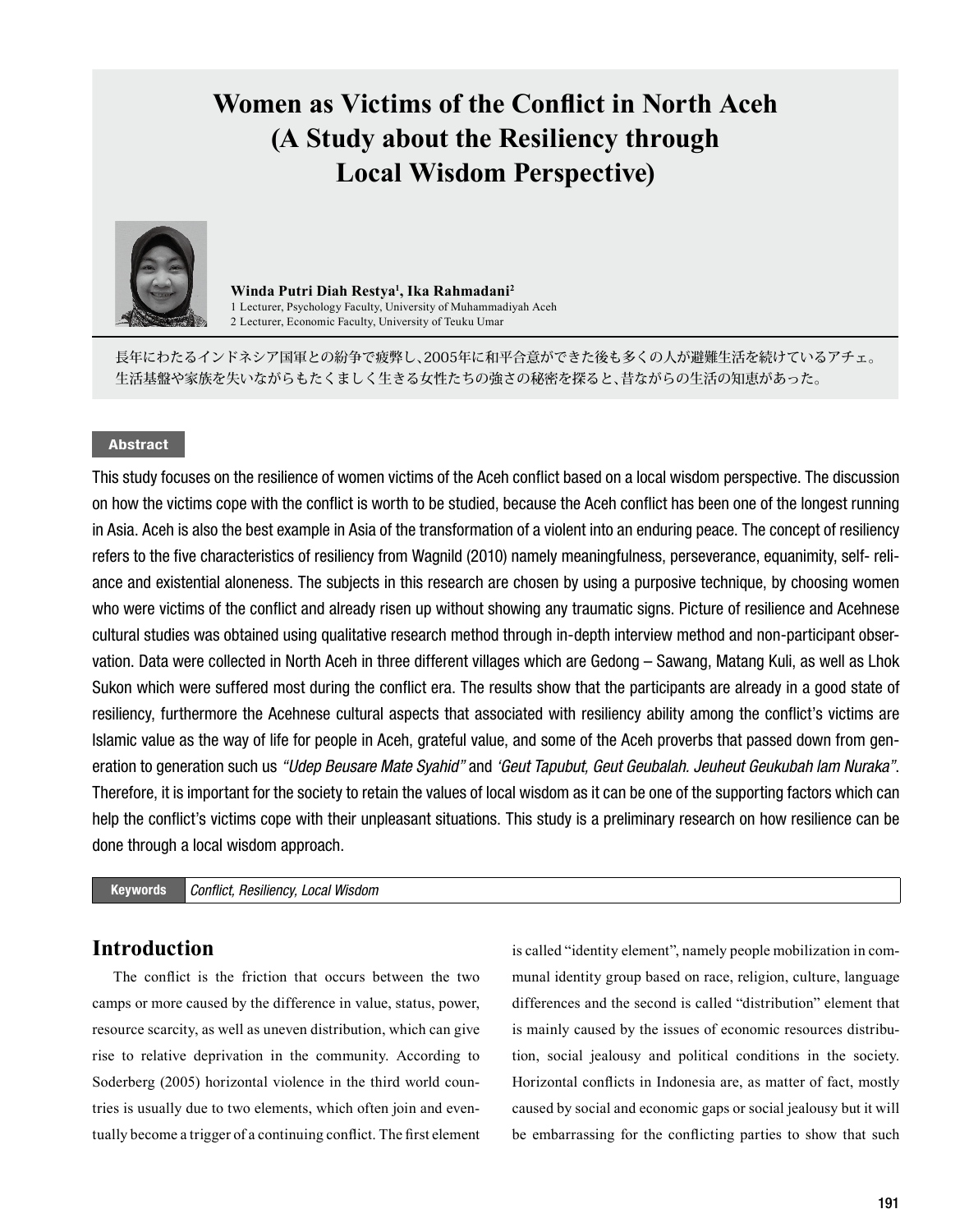reasons are to be the causes of their anger and aggression.

One of the conflicts that took place in Indonesia was the conflict in Aceh. The Aceh conflict has been the longest running in Asia. Conflict or insurgency in Aceh between the years 1976 up to the year 2005 was waged by the Free Aceh Movement (GAM) to be independent from Indonesia (Putranto, 2006). The Free Aceh Movement or GAM was a separatist organization which has stood in Aceh since 1976 (Putranto, 2009). The purpose of the establishment of GAM was to be separated from the sovereignty of Indonesian Republic. This movement is also known as the Aceh Sumatra National Liberation Front (ASNLF). One of the things that led to the conflict in Aceh is Aceh people's disappointment against the Central Government, namely when the Government revoked special autonomy rights of the Acehnese. The next conflict resolution in Aceh that tends to be the militarization by applying Aceh as a Military Operation Region (DOM) has worsened the State as many human rights violations occurred during the enforcement of this thing and increasingly encouraged people to be more supportive of the GAM on the Central Government.

When the memorandum of understanding between the Government of Indonesia (GoI) and GAM (Free Aceh Movement) was finally signed on August 15, 2005, in Helsinki, Finland, the agreement brought an end to the nearly thirty years of bloody armed conflict that claimed 15,000 lives, displaced tens of thousands and impacted the whole country, economically as well as politically (Putranto, 2009). This conflict leaves a profound suffering for those who experienced it as well as for the families of the victims are left out, the long-term psychological impact may continue to haunt the victims of conflict in a relatively long after the conflict occurred, the victims conflict suffer from death, injuries – cuts and from the aspect of feeling will arise out of fear, anxiety, guilt, anger, grief, and loss. Whereas in the aspect of the mind people become confused and frantically (Foundation recovers & JICA, 2006). The ability to bounce back after experiencing the unpleasant event is called resiliency.

Since the last 30 years resiliency has become a concept in psychology that are increasingly being explored (Wagnild, 2009). Resiliency means a concept that relates to the ability to adapt positively in the face of pressure or difficulty to be able to return to the original state (Mastern & Gerwirtz 2006).

According to Neil (2006) resiliency is not a coincidence but it appears in people who have trained hard, had a special attitude of good cognitive ability, emotions and an unwavering heart to overcome challenges.

Some of the factors that play a role in the development of it among others are personal support or social support. Besides, the culture and the community in which one lives also affects the ability of the person's resilience. Individuals are aware of the importance of culture as a benchmark against the behavior of his own. Culture is something that complex includes knowledge, belief, art, morals, law, custom, and any other capabilities and habits acquired by man as a member of the community. Cultural influence is the developmental aspect of the individual. In turn different individuals whose behavior patterns are different – between one community with other communities (Holaday and McPhearson in Santrock, 2002). Similar to that, Beuf in Holaday (1997) expressed resilience is influenced strongly by culture, good attitude – attitude that believed in a culture value – the value of the good in a society, the same thing also mentioned by Delgado (in LaFromboise, Hoyt, Whitbeck & Oliver, 2006) which is local wisdom is necessary in terms of understanding the capability of individual resilience. The Acehnese known as the community who value the culture most. For Acehnese, culture and religion are two things that cannot be separated in their everyday lives, therefore, this research was conducted to obtain an overview of resilience among women as a victims of Aceh's conflict through the local wisdom perspective. The sense of resiliency which is used on this research refers to the five characteristics from Wagnild (2010) namely: meaningfulness, perseverance, self-reliance, equanimity, and existential aloneness.

# **Literature Reviews**

# *Resiliency*

Grotberg (2001) defined resiliency as the individual's capacity to handle, eliminate, even change unpleasant experience including natural disasters as well as man-made. Resiliency help individuals who are living in conditions or bad experience by increasing expectations and beliefs sufficient to social function. Resiliency is a capability that must be owned by a person to rise from the problems in some productive and healthy ways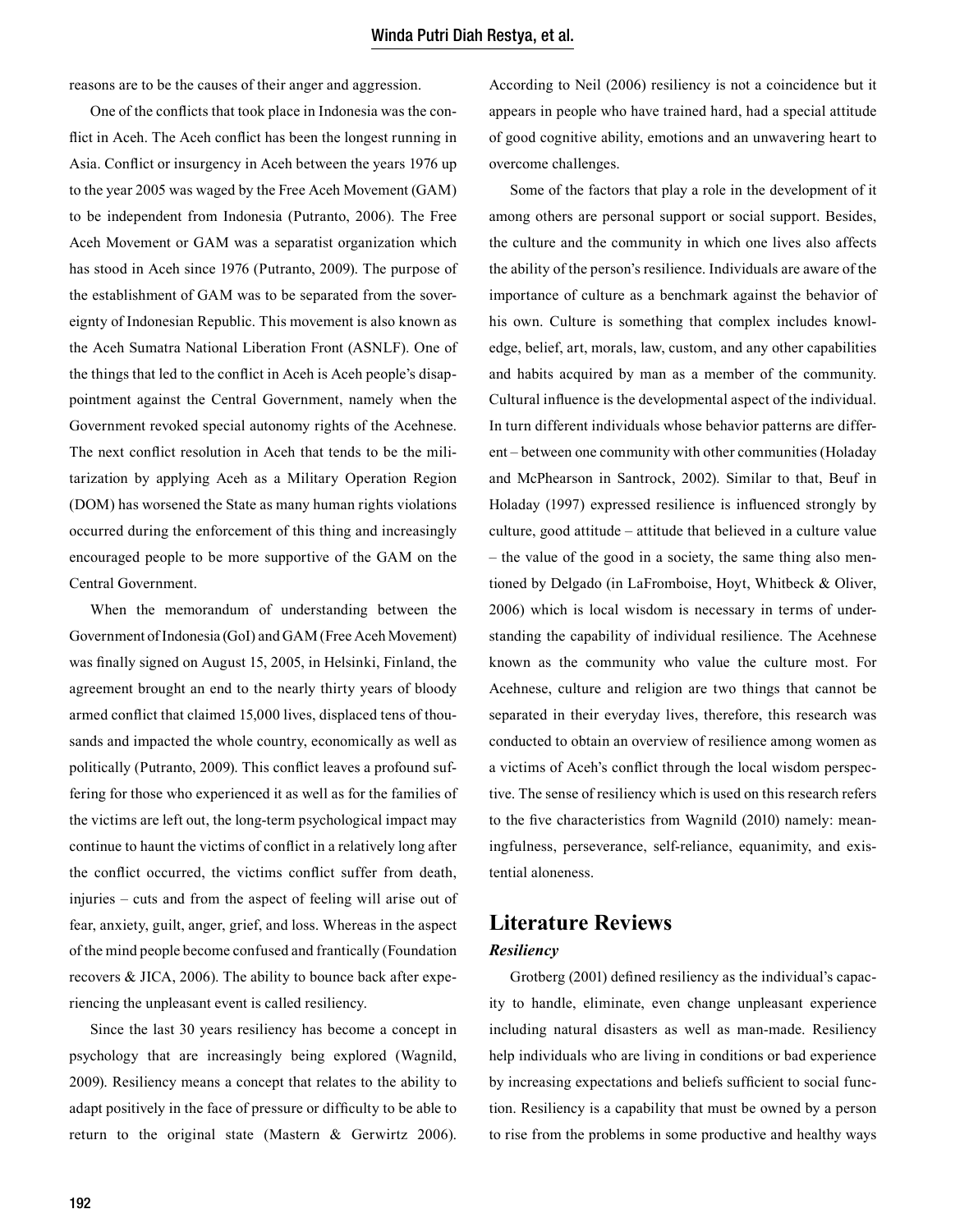that is productive without doing violent. And also it is very important to be able to control the pressure in life when being under the pressure (Reivich & Shatte, 2002).

The characteristics of resilient people, according to Grotberg (1999), consist of these following things:

- 1. Have the ability to control a wide range of thrust that emerged from inside a person.
- 2. Have the ability to be able to rise from the issue and trying to resolve it.
- 3. Independent and can take decisions based on the thinking and the initiative itself, has the attitude of empathy and concern to fellow.

According to Young & Wagnild (1993) there are five characteristic among resilient people which are:

- 1. *Meaningfulness*, has a purpose in life
- 2. *Perseverance*, has the desire to forge ahead despite difficulties
- 3. *Self-reliance*, believing in their self by understanding the deficiency and excess.
- 4. *Equanimity*, the ability to remain optimistic even faced by the difficult situations and has a sense of humor.
- 5. *Existential aloneness* i.e. someone accept him/her self for what it is, has a strong establishment and has no desire to contrast with the environment.

Although the concept of resiliency is universal, but humans are living in a different culture, so in reality, the difficulties faced by someone else will be varied. Communities who are not from the West will adapt in different ways from those of who lives in the West. And most of the cultural differences are hardly touched by studies that discuss about the resiliency (Young & Wagnild, 1993 in Xiaonan & Zhang, 2007).

#### *Conflict*

The conflict is a social sympthom which present in social life, so conflicts are inherently means that conflict will always exist in any space and time, anywhere and anytime. The term of "conflict" is etymologically derived from the Latin "con" which means "together" and "fligere" which means the collision or collisions (Setiadi & Kolip,2011). In general term of social conflict contains a series of phenomena of contention and interpersonal

disputes from class conflict to the international wars.

According to Coser (in Jameson, conflict can be defined as struggle over values and status claims, power and resources in which the aims of the opponents are to neutralize, injure or eliminate their rivals. In another sense, the conflict is a social process which takes place by involving persons or groups who are challenging each other with threats of violence (Soekanto, 1993). Conflict can be interpreted as a clash of power and interests among a group with other groups in the process of seizure societal resources (economic, political, social and cultural) which relatively limited (Lawang, 1994).

Lauer (2001) divides the conflict based on the perpetrator into 3 cathegories:

- 1. A vertical Conflict is a conflict between components of the community in a structure that has a hierarchy. For example, a conflict between a boss with a subordinate in the Office.
- 2. Horizontal Conflict is a conflict between individuals or groups that have the same relative position. For example a conflict between the mass and the organizations
- 3. A Diagonal Conflict is a conflict which caused by inequality of resources allocation between the central government and the local. For example a conflict in Aceh.

## *Understanding the Aceh War*

Aceh is one of the provinces of the Republic of Indonesia located in the Northern of Sumatra Island. It is close to the Andaman and Nicobar Islands of India and separated from them by the Andaman Sea. Its population has the highest percentage of Muslims in Indonesia, who mostly live according to Sharia customs and laws. Aceh has substantial natural resources of oil and natural gas with some estimates that Aceh gas reserves are one of the largest in the world. Relative to most of Indonesia, it is a religiously conservative area. During the 1970s, under an agreement with the Indonesian central government, American oil and gas companies began exploitation of Aceh's natural resources. Alleged unequal distribution of profits between the central government and the native people of Aceh induced Dr. Muhammad Hasan Tiro, former ambassador of Darul Islam to call for an independent of Aceh.

He proclaimed independence in 1976. During the late 1980s, several security incidents prompted the Indonesian central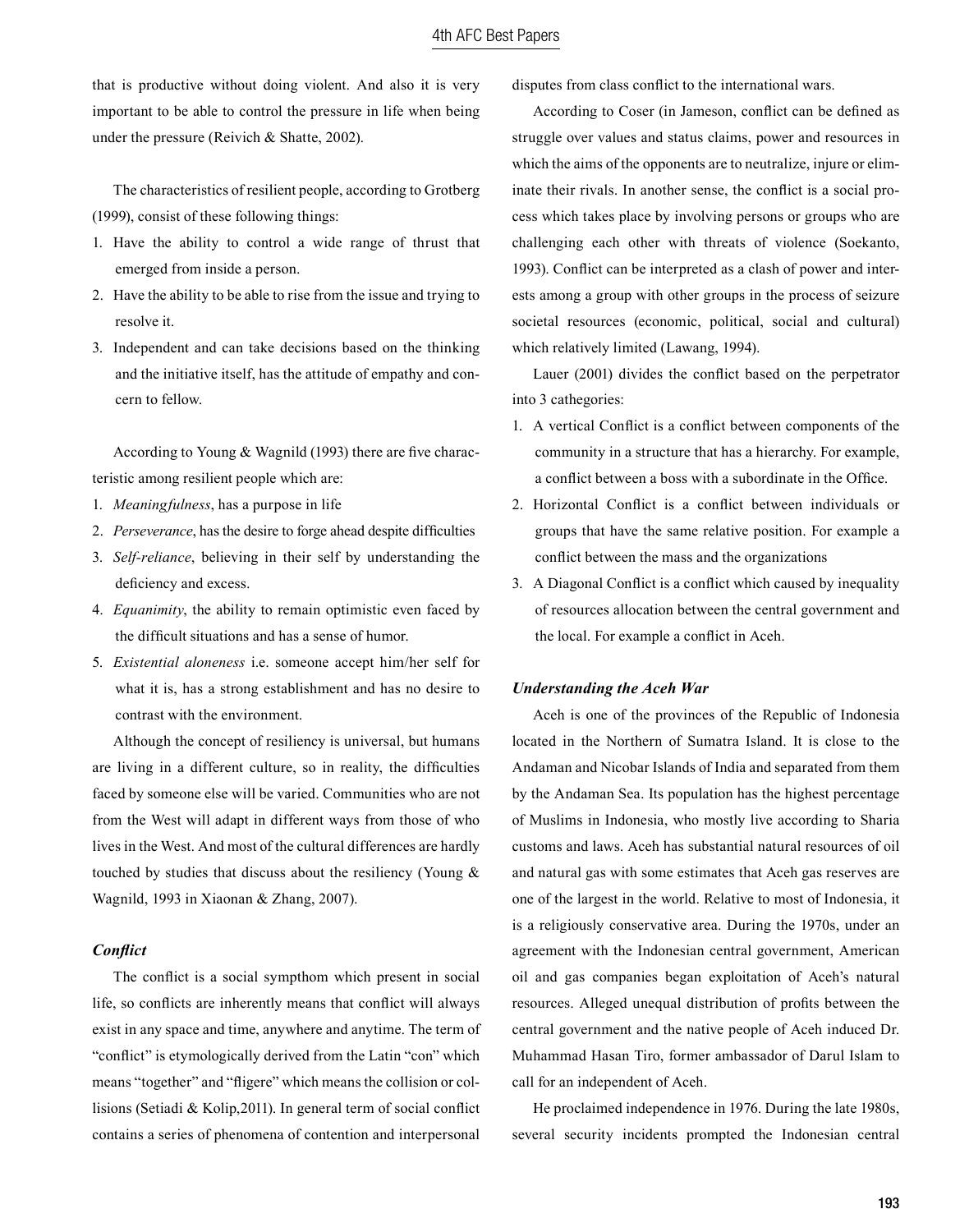government to take repressive measures and to send troops to Aceh. Human rights abuse was rampant for the next decade, resulting in many grievances on the part of the Acehnese toward the Indonesian central government. In 1990, the Indonesian government through military operations sent more than 12,000 Indonesian army in the region to fight againts GAM.

During the late 1990s, chaos in Java and an ineffective central government gave an advantage to the Free Aceh Movement (GAM) and resulted in the second phase of the rebellion, this time with large support from the Acehnese people.

This support was demonstrated during the 1999 plebiscite in Banda Aceh which was attended by nearly half a million people (of the four million population of the province). The Indonesian central government responded in 2001 by broadening Aceh's autonomy, giving its government the right to apply Sharia law more broadly and the right to receive direct foreign investment. This was again accompanied by repressive measures, however, and in 2003 an offensive began and a state of emergency was proclaimed in the Province. The war was still going on when the tsunami disaster of 2004 struck the province.

## *Culture, Resiliency and Conflict*

Culture has a very large function for human beings and society. Therefore man cannot be separated from religion and culture, one part of the culture is local wisdom.

Local wisdom can be interpreted as a whole views or teachings alive, tip, adage, and values a living tradition and practiced by the society are respected, both of which have indigenous or sanctions that have no sanctions (Sanusi, 2005:24). The local wisdom can serve as mechanisms of socio-cultural traditions which is believed to be and has been proven as a powerful means of fraternity and solidarity between citizens who have work in the social and cultural order. Cultural approach by involving local wisdom is strategic and effective because in the community legal system has been living, known as customary law. For example, there is a local wisdom in Maluku which called *Pela* and *Gandong*. Pela was born based on a Treaty of friendship and fraternal bonding between two or more villages, and while *Gandong* was formed due to an awareness of the genealogical (Aditjondro, 2007; 310-311). Furthermore, in Sulawesi especially in Poso (Central Sulawesi) there is a similar local

wisdoms called *Pekasiwia*, means the degree of equalization. While in Aceh, there are Di'iet, Sayam, Suloh, and Peusijuk, this tradition has been long entrenched and practiced in the society till this day. Local wisdom preserved in order to resolve conflicts that occur in the community. As an example of conflict resolution processes that develop in the community are resolved within the framework of indigenous laden with religious values. This tradition is the process of conflict resolution which are very democratic without the occurrence of bloodshed and revenge between the two parties in conflict, either vertically or horizontally.

Local wisdom is viewed as customary law by Acehnese, therefore, it is very timely to understand resiliency through local wisdom perspective because it is already widespread in the community. Local wisdom is something that was already rooted and usually is not only oriented to profane, but also sacred oriented so that its implementation can be more quickly and easily accepted by the society. As revealed by Beuf (in Holaday 1997) resiliency is strongly influenced by culture and good attitude which is believed in society With local customary conflict resolution is expected to be quickly realized, could be accepted all groups so that there is no longer a hidden latent conflicts in the community (Sriyanto, 2007).

# **Research Methodology**

To execute this study, the author of this paper used qualitative approach. Qualitative approach is conducted to obtain the description of social phenomena in a more natural environment (Hancock, 1998). Due to its specific terms then this research used purposive sampling method which means the samples in this research are determined based on certain specific criteria which are:

- 1. Women aged  $30 50$  years
- 2. Still living in conflict areas (North Aceh)
- 3. The direct or indirect victims of Aceh's conflict
- 4. Experience loss of one or all family members

The research sample was selected based on these selection criteria that has been mentioned above, Three major conflict areas in North Aceh namely Ulee Geudong-Sawang, Matang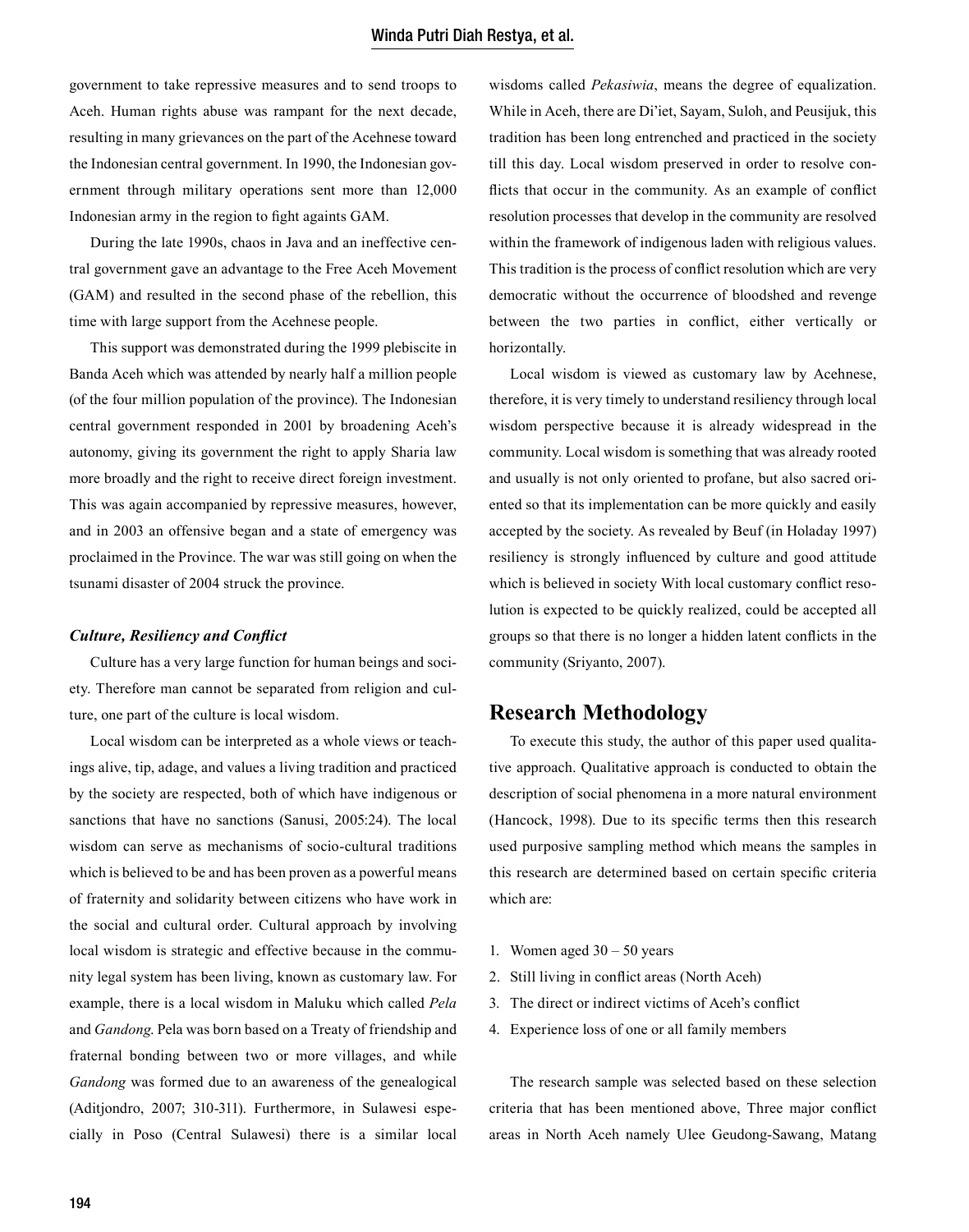Kuli, and Lhok Sukon has been chosen to represent Aceh's conflict area. The data obtained from the authorities, showed that there are at least five subjects who meet the research criteria, one of the subject had moved to another cities while the other one is not willing to be the participant on this research project, therefore there are only three participants available on this research.

## *Methods of Data Collection*

Data collection procedure in this study using the method of observation, interviews, and documentation. With each explanation as follows:

#### 1. Observation Method

The observation method was used in this research was a direct observation. Direct observation enables researchers to felt, seen and lived within the subject. In this study, researchers used a non – participant observation i.e. in this technique researchers were the outsider and not participate in subject activities.

#### 2. In-depth Interview Method

The process of obtaining information for research purposes is done by face-to-face interview between the interviewer and the interviewee using a tool called the interview guide (Guide interview). In this study the approach chosen is unstructured interview instructions. The reason for using this method is to locate and uncover the profuse and gather so as much as possible data by using the guidelines of the interview which has been made. Interview guidelines drawn up based on five resiliency characteristics expressed by Wagnild (2010) which are the meaningfulness, perseverance, equanimity, self-reliance, and existential aloneness, as well as some questions related to the local culture in Aceh.

## *Data Analysis*

Means giving the meaning to analysis, describes a pattern or a category, look for the relationships between the various concepts. Based on explanation above, then the data analysis techniques used in this research are:

## 1. Reduction and Elimination

The raw data or material which had been collected from the field are summarized then selected. Furthermore, it is later can be categorized based on the same theme or the same issues.

#### 2. Display and Data Clustering

The results of the reduction necessary in particular-display in each pattern, the category, the focus, the theme of which was about to be understood and to understand the issue is sitting together. The data display can help researchers to be able to see the whole or certain parts of the research results.

#### 3. Conclusion

The estuary from the conclusions of the qualitative data analysis are located on how the researcher represent the research result to the reader so that it can be understood with regardless an issue which is examined.

# **Research Results**

The implementation of this research study was conducted on January 10th – 27th 2018, starting by looking for the information of demographic data from the office of Village chief in North Aceh. Basically there are three regencies which experiencing severe conflict in Aceh i.e., Bireun, Pidie, North Aceh. However, this study only focused on the area of North Aceh, especially at the village or subdistrict namely Ulee Geudong – Sawang, Matang Kuli and Lhok Sukon, because these areas are the most numerous population of women as a victims when conflict was happened in Aceh several years ago. In some aspects of the analysis is also presented according to age, not only because of the age of predicting the risk of some form of illness, but also because of the age and gender are jointly associated with traumatic events experience certain as part from the conflict. The data base of three participants can be found in this following table:

|                           | Subject 1      | Subject 2     | Subject 3   |
|---------------------------|----------------|---------------|-------------|
| Name/Initial              | HH             | NН            | SS          |
| Sex                       | Female         | Female        | Female      |
| Age                       | 38             | 50            | 31          |
| Address                   | Rangkileh      | Mencat        | Karing      |
| <b>Educational Status</b> | Junior High    | Elementry     | Senior High |
| Occupation                | Farmer         | Housewife     | Housewife   |
| Number of Siblings        |                | 5             | 5           |
| Number of Children        | $\mathfrak{D}$ | 5             |             |
| Number of Family Lost     |                | $\mathcal{P}$ | 3           |
| Duration of Conflict      | 16 years       | 12 years      | 6 years     |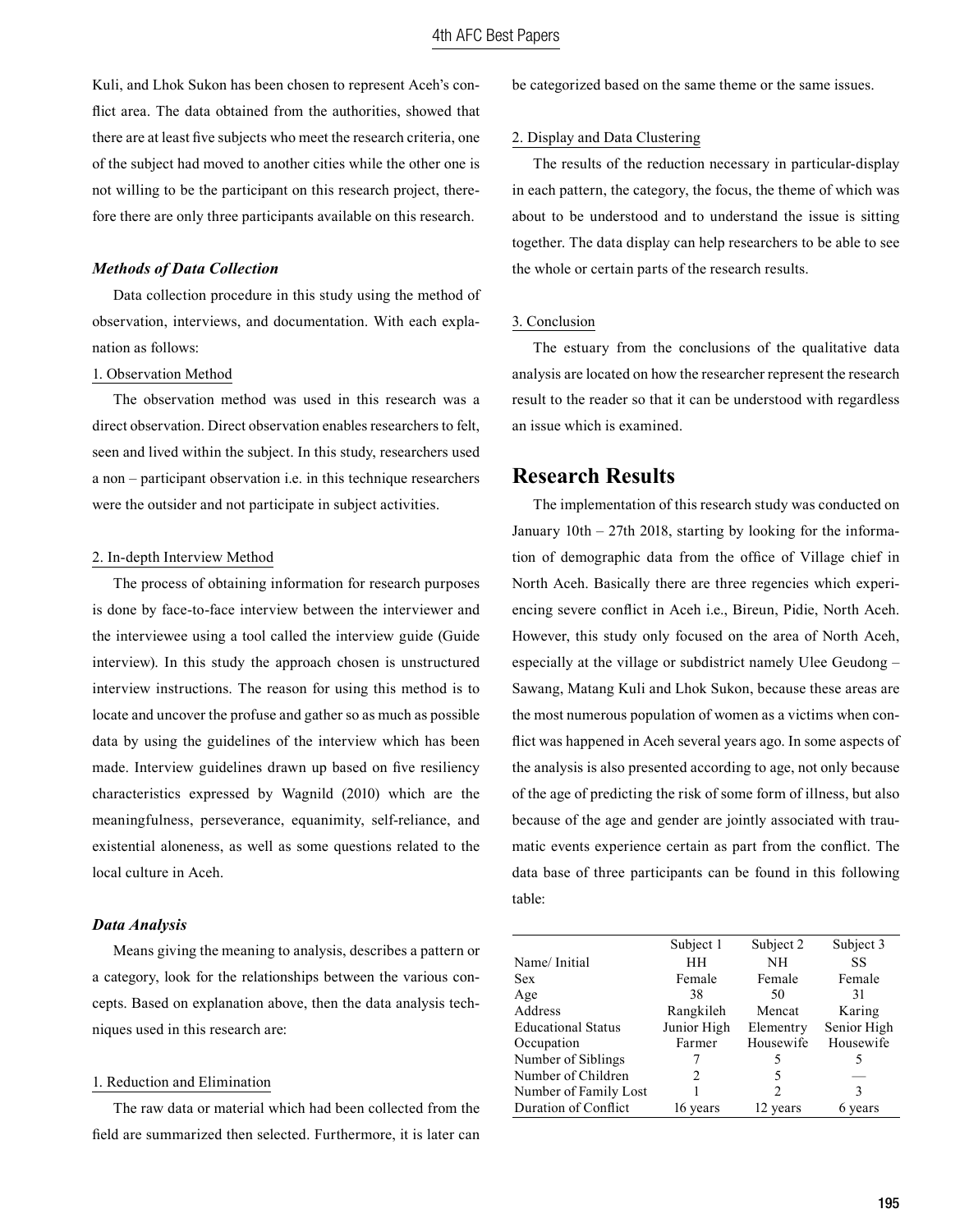The informed-concern sheet was given to the three participants in order to express their approval in involving in the research process. Resilience measurement was begin with a general question such as "over the last year have you ever encountered problems with mood and how is your feeling? (e.g., feels sad or depressed, anxious, scared, or could you control your anger)?" If Yes, do you think the problem is caused by stress or trauma related to the conflict in Aceh in the past?". Two of the three subject assumes that anxiety that had happened today could be caused by the conflicts from the past. Measurement of resiliency was done using a semi structured interview questionnaire drawn up based on the resiliency aspects expressed by Wagnild (2010) namely the Meaningfulness, Perseverance, Self-reliance, Equanimity, and Existential aloneness. Summary of interview guideline can be seen in the following list:

- 1. Experience in facing conflict Aceh
	- Any losses incurred when conflicts occur? (lost property/family?
	- Can you tell what things you are experienced at the time
	- At the onset of the conflict, do you evacuate?
	- What do you do when faced with unpleasant situations such as that?
- 2. Perseverance: "capability continue to face life despite the decline"
	- Is there the time when you got to feel hopeless, why?
	- What makes you possible to raise from that unpleasant situation?
- 3. Equanimity: "inner balance"
	- What is the insight from that situation?
	- What is the plus side of experiencing that kind of incident?
	- Is there the time when you feel self-pity?
- 4. Meaningfulness: "Life meaningfulness"
	- What is the purpose of your life when the conflict was happened?
	- Are there certain people who were strengthen you when the conflict happened?
	- What do you do in order to get out of the problems that you face?
- 5. Self-reliance: "Confidence"
- What is your biggest motivation which makes you survived?
- Are you confident that you can survive the hard timed?
- 6. Existential Aloneness: "Accepting yourself"
	- Did the conflict makes you feel alone?
	- Do you think you can adjust to the unpleasant situation?
	- Are you able to make a decision in that kind of situation? Or did you had someone help you in decision making?
- 7. Local wisdom and Resiliency
	- To what principles you hold when you are experiencing the conflict?
	- What is the Aceh proverbial you recall when severe the conflict?
	- What is philosophy which derived (hand downed) by your family that you hold steadfast to this day?
	- How do you see the Aceh cultures and its effects on the ability of Acehness in the face of prolonged the conflict?

The research finding shows some interesting facts which will be delivered briefly in this paper namely about forms of the violence, the natural causes of the trauma of these three participants, how it affect the social life of the subjects, and how the process of resiliency was achieved, as well as how local cultural factors can help the process of resiliency on the subject of research. Discussion of deeper against the findings will be explained as follows:

# *Forms of violence and implications on the subjects*

There are some traumatic experiences which were experienced by the participant during the conflict era such as beaten on the head, strangulation, being drowned, be electrocuted, etc. In accordance with what is expressed by the subject of the respondents reported that they have been struck on the head with the heavy wood, then got the serious head injuries, two out of three respondents claimed had a memory lost, confusion, difficulty in thinking, wheezing breath, pain and a prolonged headache after experienced the conflict.

Physical violence then promoted the psychic health of the participants, as for the psychic symptoms of post conflict felt by participants are the thoughts or memories that go back about the most painful or scary, feeling as if the event is happening again, the nightmare that reappear, physical or emotional reactions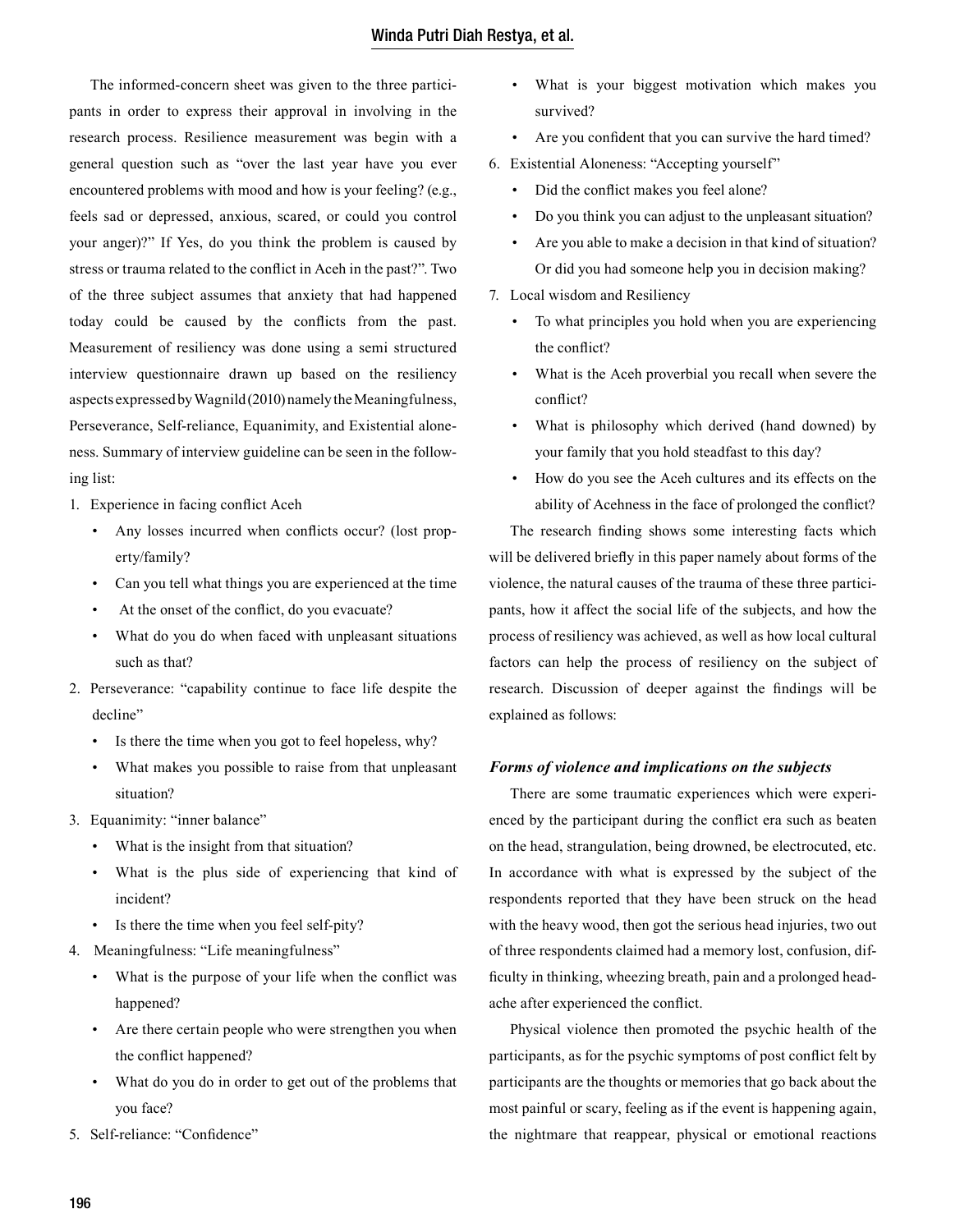# 4th AFC Best Papers

unexpectedly when admonished about events the most painful or traumatic, even further in social living subjects feel away from the people, unable to feel emotions, as well as declining interest in daily activities, feeling as if they don't have a future.

Other interesting finding regarding the participants experienced was the term of *"Nafsi- nafsi"* which mentioned several times during the interview process by the three of participants. *Nafsi – nafsi* here means "being individualistic" to describe the impact of conflict in society, i.e. to ensure their own safety people at that time did not thing about anyone else beside their selves as long as they are safe. At its worst, "*Nafsi – nafsi*" implies a selfish individualism without attention to other people, but if further reviewed of the transcript interview indicated that *nafsi – nafsi* is appeared as a consequence of the unfortunate situation.

#### *Resiliency of the Participants*

#### 1. Meaningfulness

For the participants, the most important thing in life is the quality of life itself, trying to take the wisdom and learning to be grateful to each unpleasant situation in life. Each incident in life is a small step to become even better.

# *"I told myself that I ought to have a life purpose. I should not continue to grieve" (the subject of the SS, line 10).*

Any event that is experienced when a conflict is meant as a valuable life lesson and be a turning point in deciding the destination of the next life

*"The purpose of my life is to be a better person in the future" (the subject of NH, line 92).*

In addition the surviving family members became the biggest reason for the subject researches to continue to persist in living life. The subject feels they need to keep unruly for the sake of family members who were still there than on lamenting the family members who are already gone. Furthermore, through the experience of the conflict in the past, the subject can take the wisdom and making it a springboard to progress his life forward. The participants reach their life goal by having positive thought.

## 2. Perseverance

In cope with the prolonged conflict, it is common for the subjects to feel that the conflict might be the hardest problem in their life, that kind of feeling might encourages the subject to feel desperate and want to give up with the existing situation. That such feelings can be overcome by belief in God Almighty. They belief that a person should not despair at his Lord.

*"I surrender myself to God. We should be able to receive God's trial/test" (The subject of HH, line 211).*

In addition, other findings in this study also shows that the mandate or messages infused by both parents also taught the subject to avoid the attitude of despair when overridden a disaster.

*"My father is a tough and a strong man, I wonder why I cannot be as strong as he is. My father passed away when I was a little but his mandate always remained in my mind. My father ever said to me that do not take revenge of others who disturb or doing something bad to us. Give your forgiveness if that person apologize to you. "(The subject of the SS, line 109).*

So it can be inferred that the two things that make the subject can rise from the feeling of despair is the beliefs in God's Providence and advices from parent which instilled since their childhood.

## 3. Equanimity

Those three subject is an open minded people, they can take insight in any event of their life and they are not giving up on achieving their life's goal. The subjects see the problems as a challenge which should be faced to be a better person. The subject didn't take a much time to be fully recovered from their despair because they are having a positive spirit, they also get so much attentions and assistance from their neighbors as well as the participants were able to receive everything gracefully.

*"I intend to live further away then the past. I don't want to live in such desolation. I want to rise from the deterioration. I should be strong for people that I loved. "(Subject initialed HH, line 224).*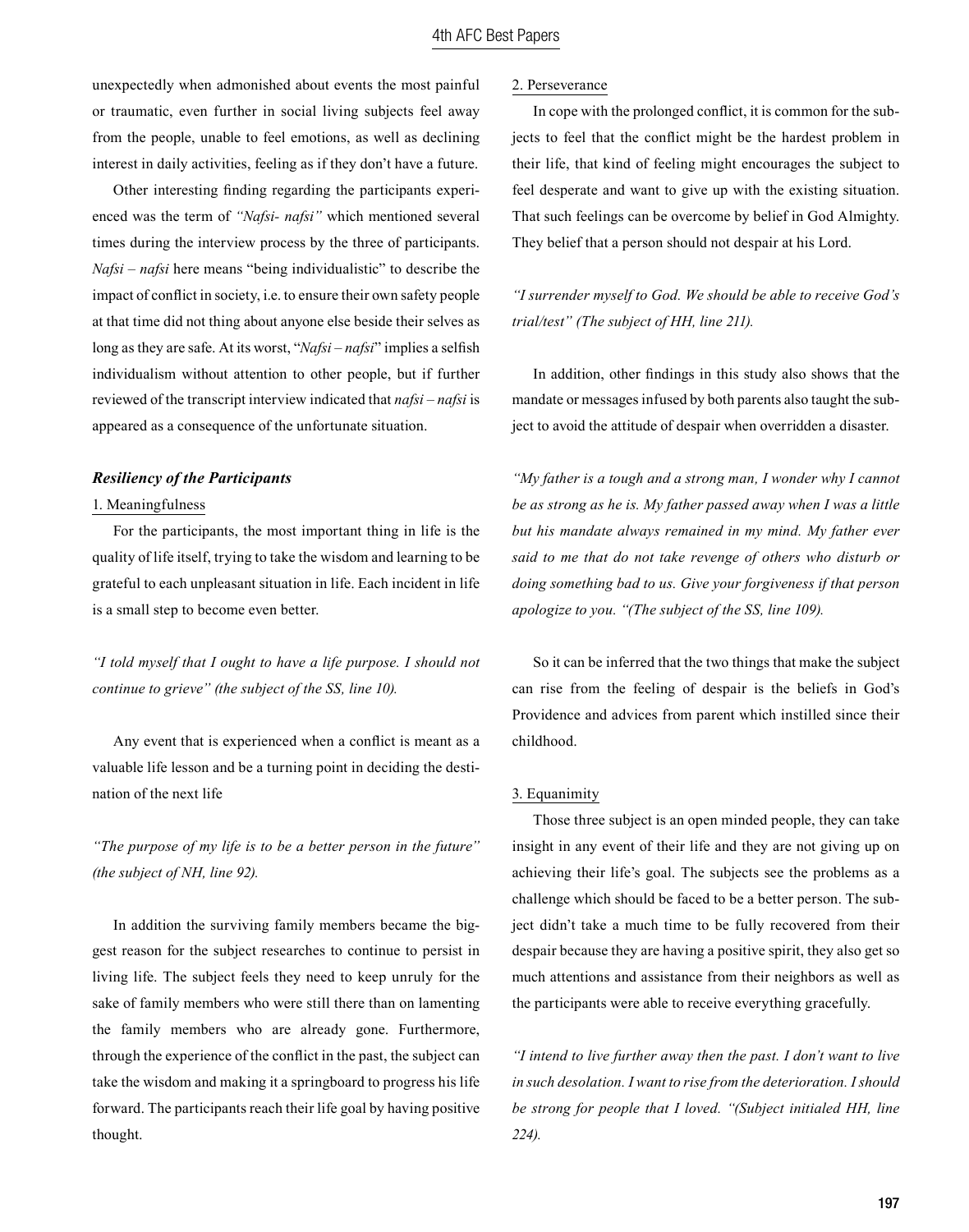*"My neighbors are always happy to help" (Subject initialled HH, line 265).*

#### 4. Self-reliance

Two of the three research subjects were capable of assess themselves, especially regarding to their strength point and their weakness. The second subject is even able to make a decision of what is considered the best for herself, advice from their closet people were listened in order to help them in making the decision.

*"Follow your heart carefully that's how you should live" (Subject initialed SS, line 89).*

*"By making a decision for myself, people even respect me more, furthermore, I feel more appreciated and preferred by the community particularly the village where I live" (Subject initialed SS, line 109).*

## 5. Existential Aloneness

In addressing their opinion toward the communities, the participant confessed that they did not have any courage to be indifferent with their communities. The third subject looks scared to be in contrast with her group. This situation happened due to the conflict its self, the conflict situation lead the subject to hide their opinions, because it might harm themselves, thus follow the public opinion are quite the best option at that time.

#### *Description of local culture*

It was noticeable through the interview that when the conflict was happened the religiosity of the society increased. Also from interview result, it was noted that the subjects faced the conflicts by sticking to religious thing, which is basically the Aceh's culture itself. Aceh's culture cannot be separated from Islamic religion. Women's of conflict victim always try to cope with the religion in order to face that miserable situation.

*"More thankful, more prostrate to Allah almighty, ask Allah to thus He give you the best solution". (Subject initialed SS, line 233).*

*"Whatever happens I keep praying to God. Sometimes it was flashed to my head I could be shot when I was praying, but I tend to ignore that feeling and my goal was to remain praying to God whatever happens ". (Subject initialed HH, line145).*

From the statement above it can be concluded that all the participants consistently declare that being close to God is the only way of surviving the conflict and makes them able to went through a tough situation especially when the conflicts occured. Cultures and religion has been assimilated and interact simultaneously in Aceh throughout the community for a decades. The concrete of customs and culture of Acehnese has been applied in their daily life, in many sectors such as social, economic or political, and law. Islam religion has become the way of life of Acehnese people. This view of life later affects the entire community including in cultural activities. Because a person's outlook on life will affect how they think and how they behave and interact with their society, all of which are part of the culture. Local wisdom is something that was already rooted and usually is not only oriented to profane, but also sacred oriented so that its implementation can be more quickly and easily accepted by the society. Another thing that is revealed in this study is about the character of the people of Aceh. One of the latent character of Acehnese is they have been known since long ago as stubborn people. Stubborn character has become a value or cultural community is trained to make Aceh ready to face any bad circumstances.

*"The area we've been living are a war zone since the very long time ago, and we never prepare something to face it, so if the war are going to happen, we must be ready anytime, anywhere" (Subject initialed NH, line 208).*

This specific characteristic helped the community to rise quickly from adversity. In addition to that when they were asked about life philosophical quotation that hold by the family and delivered through generation to generation, the subjects said that:

*"Geut tapubut, geut geubalah. Jeuhet geukubah in nuraka" means if we are good to people then we people will be good to us, the bad behavior will be rewarded in the underworld"*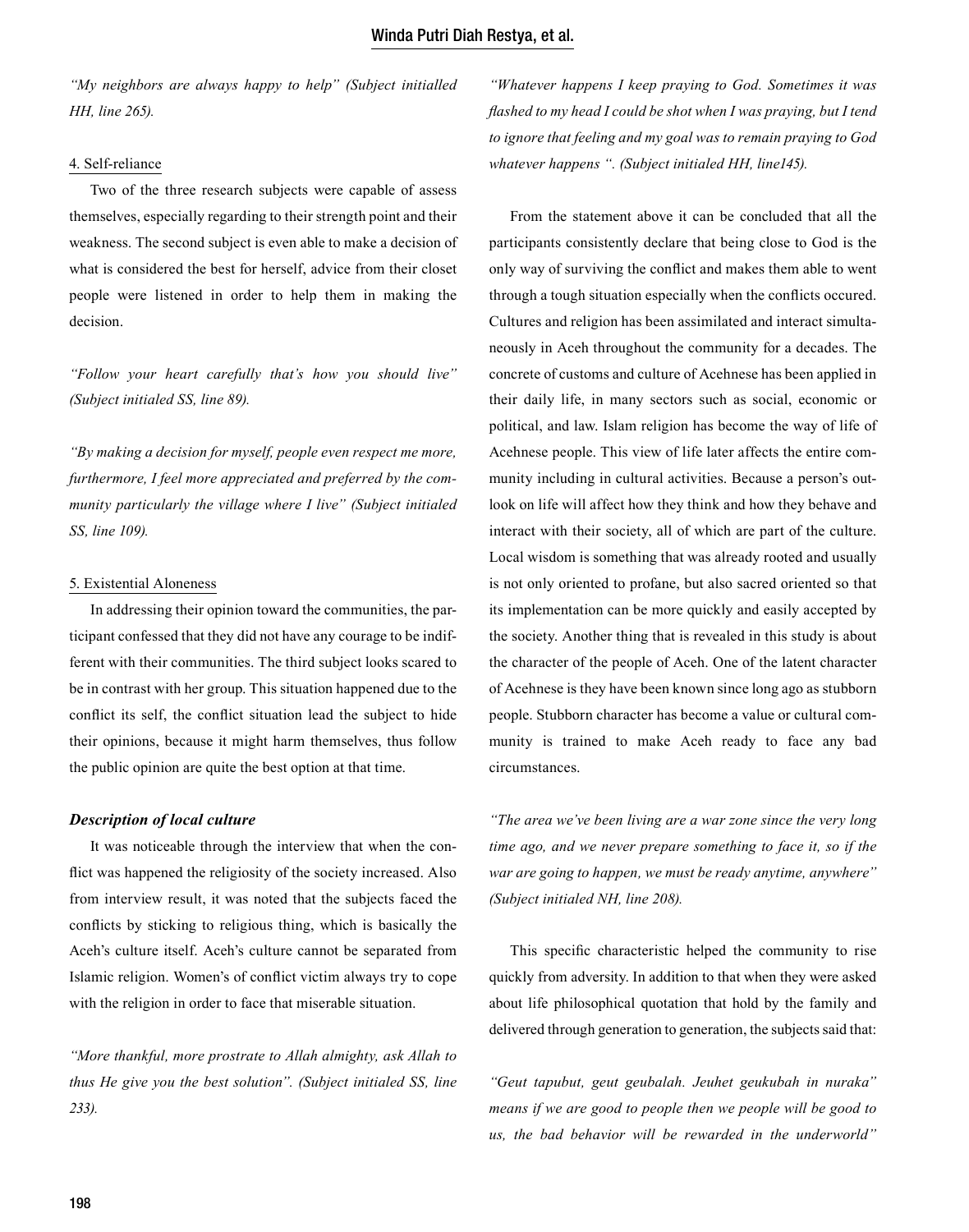*(Subject initialed NH, line 201).*

Almost similiar to that, one subject said that her family holding to this proverbial *"Udep beusare Matee Syahid" which means Life safely in the world and died martyred*.

The diversity of Aceh culture as expressed by the participants is a reflection of the Acehnese society itself. Some of Aceh's arts contain religious teachings that convey the message of life, so it can be concluded that if talking about the customs and culture of Aceh, then almost all the customs of Aceh refers to Islamic religion. People in Aceh overcome their problems by caring for worship and praying because they believe in the power of prayer. This is in line with Bergin's, Gartner's and Meichenbaum's (2005) notions that observe the North Americans' main way of overcoming traumatic events is through faith and prayer. Talsya (1994) says that Islam is the basis of their lives so that everything should be based on the religion of Islam. Thus, it can be concluded that religion becomes a support factor against the capabilities of the resilience of Acehnese in the face of hardship.

# **Conclusion**

The Aceh conflicts are the only one example of many regions of Indonesia which have potentials of social conflict. In fact, each region has its respective local wisdoms related to the terms of living together in harmony. By elaborating Aceh as a sample areas, it is expected to provide a brief overview on how local culture can be a supporting factor for the victims of conflict achieving the state of resilience. Although the concept of resiliency is one and universal, but humans are living in a different culture, so in reality, the difficulties faced by someone else will vary depending on where their lives and what culture they absorb.

Communities which come from East-cultural societies will adapt differently from people who come from West cultural society. And most of the cultural differences are hardly touched by studies that discuss about the resiliency (Young & Wagnild, 1993 in Xiaonan & Zhang, 2007).

Almost every community has its own local wisdom in resolving conflicts. Local wisdom can serve as a socio-cultural mechanisms contained in the tradition of Indonesia society. The tradition is believed to be and has been proven as a powerful means of rallying fraternity and solidarity between citizens who have worked and solidified in the social and cultural order.

There are some cultural values which associated with the resiliency process, which are Islamic values that well believed by the Acehnese, the character of Acehnese and, the last one is the life philosophy that hand-downed from generation to generation.

# **References**

- 1) Bengt Save Soderberg, in Peter Harris and Ben Reilly, (ed.), 2005, Democracy and Deep-Rooted Conflict: Options for Negosiators, Sweden: IDEA, p.v.
- 2) David c. Korten, People-centered Development (Jakarta: Yayasan Obor Indonesia, 1985), p. 14
- 3) Elly m. Setiadi and Usman Kolip, an introduction to the sociology of Understanding facts and symptoms of social problems: theory, applications, and possible solution (Jakarta: Kencana Prenada Media Group, 2011), p. 345
- 4) Holaday, m. (1997). Resilience and Severe Burns. Journal of Counseling and Development, 75, 346 – 357
- 5) Hancock, b. (1998). An Introduction to Qualitative Resarch Trent Focus for Research and Development in Primary Health Care. Downloaded from http://faculty.cbu.ca/prnacintyre/course\_pages/ MBA603/\_file/IntroQualitativeResearch.pdf
- 6) Irving m. Zeitlin, grasp the Back of sociology, (Yogyakarta: Gadjah Mada University Press, 1998), p. 156
- 7) Jameson, S.H. 2011. "Lewis a. Coser, The Function of Social Conflict" – the Annals of the American Acedemy of Politics and Social Science, vol. 310. Current Issues Grotherg, e. (1999a). The International Resilience Research Project. In r. Roswith (ed.), Psychologists/acing the challenge of a global culture with human rights and mental health (pp. 239-256)
- 8) Grotberg, E.H. 2001. Resilience Programs for Children in Disaster. Ambulatory Child Health. 7:75
- 9) LaFromboise, T.D., Hoyt, D.R., Oliver, L & Whitbeck., Benny (2006). Family, community and School Influences on Resilience among American Indian Adolescent in the Upper Midwest. Journal of Community Psychology, 34 (2), 193 – 209
- 10) Lawang, R. 1994. *Teori Sosiologi Klasik dan Modern*. Jakarta : Gramedia Pustaka Utama
- 11) Masten, A & Gewirtz, A.H. (2006). Resilience in Development: The Importance of Early Childhood. Encyclopedia Earky on Childhood Development, 1 – 6 Neil, j. (2006). What is Psychological Resilience. Downloaded from http://www.wilderdom.com/psychology/resilience/ PscyhologicalResilience.html
- 12) Putranto, JP. 2009. Aceh Conflict Resolution: Lesson Learned and The Future of Aceh. Thesis. California: Naval Postgraduate School
- 13) Setiadi, E and Kolip, E. Introduction to the sociology of Understanding facts and symptoms of social problems: theory, applications, and possible solution (Jakarta: Kencana Prenada Media Group, 2011), p. 345
- 14) Soekanto, s. Sociology: an introduction (Jakarta: Eagle Press, 2005), p. 172.
- 15) Soerjono Soekanto, dictionary of sociology, (Jakarta: PT Raja Grafindo Persada, 1993), p. 99. Robert Mace, the book Introduction to the subject matter of sociology,